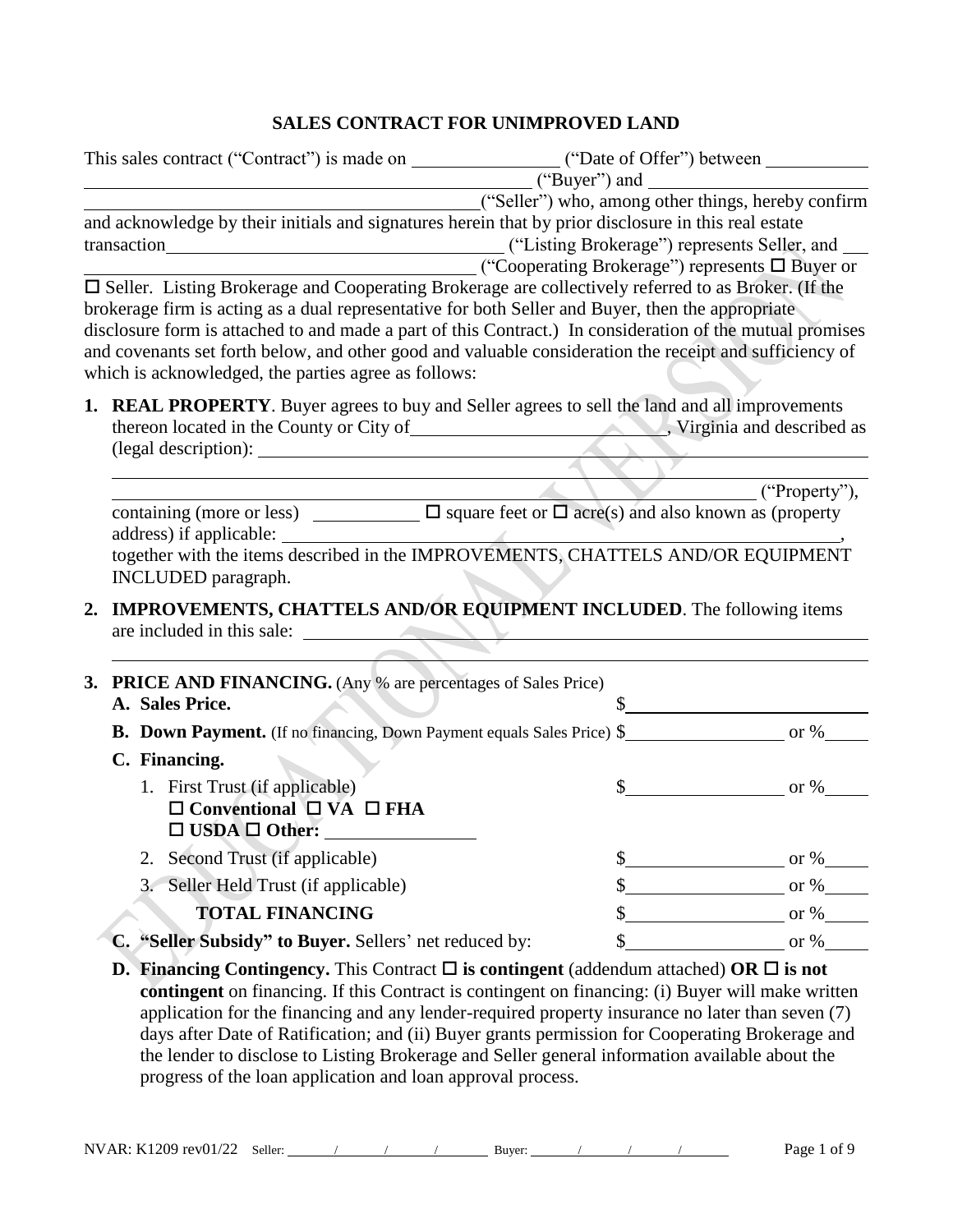**F.** Appraisal Contingency. This Contract  $\Box$  is contingent (addendum attached) OR  $\Box$  is not **contingent** on Appraisal. If this Contract is contingent on financing and/or Appraisal, Seller will provide Appraiser(s) reasonable access to Property for Appraisal purposes. If this Contract is not contingent on financing and/or Appraisal; Seller  $\Box$  will OR  $\Box$  will not provide Appraiser(s) reasonable access for Appraisal purposes.

If this Contract is not contingent on Appraisal, Buyer will proceed to Settlement without regard to Appraisal. Seller and Buyer authorize Broker to release Sales Price to Appraiser(s) who contacts them to obtain the information. Nothing in this subparagraph creates a financing contingency not otherwise agreed to by the Parties. Listing Brokerage and Cooperating Brokerage are hereby authorized to release the Sales Price to any Appraiser who contacts them to obtain the information.

**4. DEPOSIT**. Buyer's deposit ("Deposit") in the amount of  $\Box$  \$ check/bank-wired funds and/or  $\square$  \$ by note due and payable on will be held by  $\overline{\phantom{a}}$  ("Escrow Agent"). Buyer  $\Box$  has delivered the Deposit to Escrow Agent  $OR \square$  will deliver the Deposit to Escrow Agent by days after Date of Ratification. If Buyer fails to timely deliver Deposit to Escrow Agent as provided herein, Seller may at Seller's option Deliver to Buyer Notice to Void this Contract. Upon Delivery of Seller Notice to Void Contract, all respective rights and obligations of the Parties arising under this Contract will terminate. Buyer may cure Default by Delivering Deposit to Escrow Agent prior to Seller Delivery of Notice Voiding this Contract.

Deposit will be deposited by Escrow Agent into an escrow account in accordance with applicable state and federal law. This account may be interest bearing and all Parties waive any claim to interest resulting from Deposit. Deposit will be held in escrow until: (i) credited toward Sales Price at Settlement; (ii) all Parties have agreed in writing as to its disposition; (iii) a court of competent jurisdiction orders disbursement and all appeal periods have expired; or (iv) disposed of in any other manner authorized by law. Seller and Buyer agree that no Escrow Agent will have any liability to any party on account of disbursement of Deposit or on account of failure to disburse Deposit, except only in the event of Escrow Agent's gross negligence or willful misconduct. Seller and Buyer further agree that Escrow Agent will not be liable for the failure of any depository in which Deposit is placed and that Seller and Buyer each will indemnify, defend and save harmless Escrow Agent from any loss or expense arising out of the holding, disbursement or failure to disburse Deposit, except in the case of Escrow Agent's gross negligence or willful misconduct.

- **5. SETTLEMENT, POSSESSION**. Seller and Buyer will make full settlement in accordance with the terms of this Contract on, or with mutual consent before, ("Settlement Date") except as otherwise provided in this Contract. If Settlement Date falls on a Saturday, Sunday, or legal holiday, then Settlement will be on the prior business day.
	- **NOTICE TO BUYER REGARDING THE REAL ESTATE SETTLEMENT AGENTS ACT ("RESAA") Choice of Settlement Agent: You have the right to select a Settlement agent to handle the closing of this transaction. The Settlement agent's role in closing your transaction involves the coordination of numerous administrative and clerical functions relating to the collection of documents and the collection and disbursement of funds required to carry out the terms of the contract between the parties. If part of the purchase price is financed, your lender will instruct the Settlement agent as to the signing and recording of loan documents and the disbursement of loan proceeds. No Settlement agent can provide legal advice to any party to the transaction except a Settlement agent who is engaged in the private practice of law in**

NVAR: K1209 rev01/22 Seller: / / / Buyer: / / / / Page 2 of 9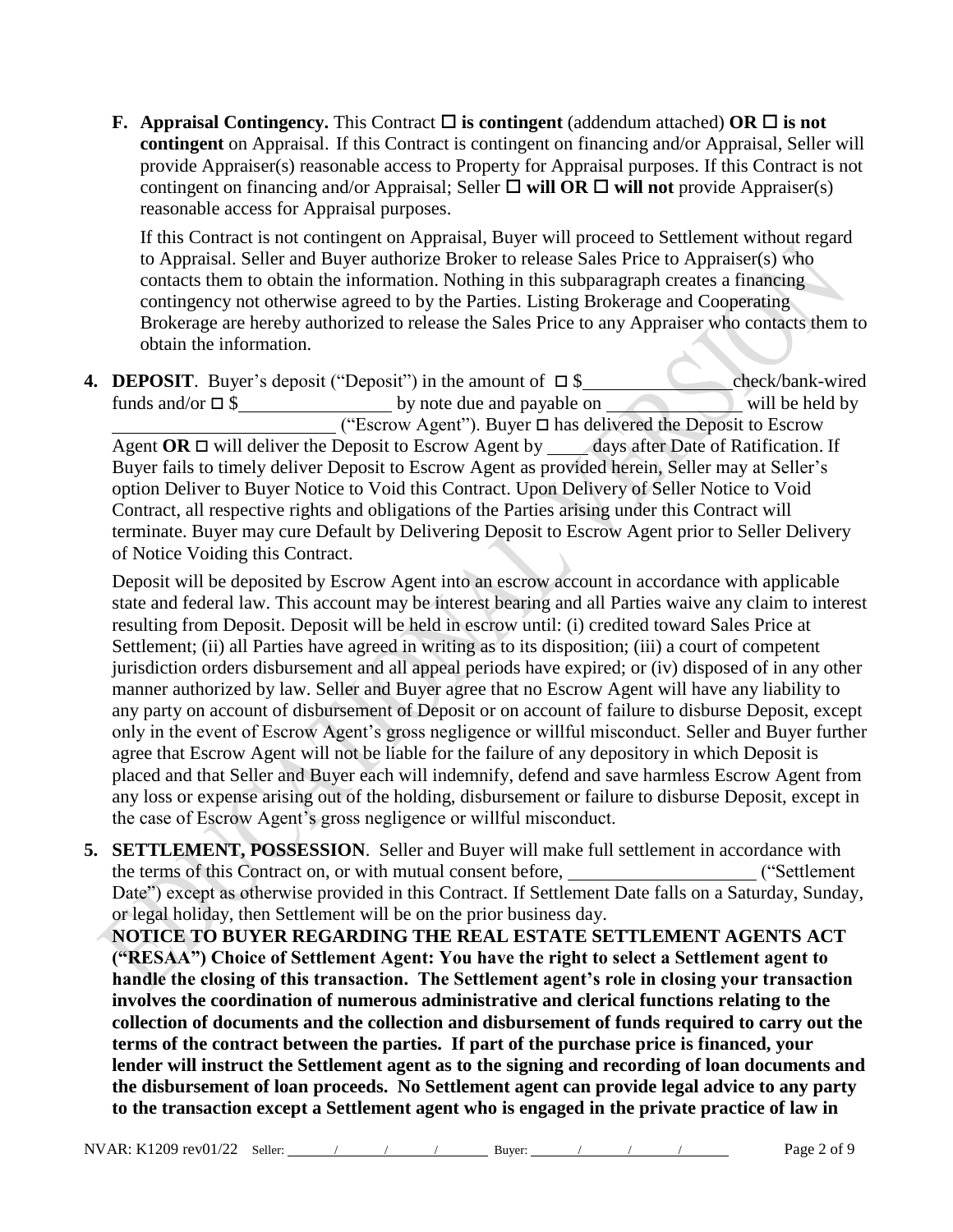**Virginia and who has been retained or engaged by a party to the transaction for the purpose of providing legal services to that party.** 

**Variation by agreement: The provisions of the Real Estate Settlement Agents Act may not be varied by agreement, and rights conferred by this chapter may not be waived. The Seller may not require the use of a particular settlement agent as a condition of the sale of the property. Escrow, closing and Settlement service guidelines: The Virginia State Bar issues guidelines to help Settlement agents avoid and prevent the unauthorized practice of law in connection with furnishing escrow, Settlement or closing services. As a party to a real estate transaction, you are entitled to receive a copy of these guidelines from your Settlement agent, upon request, in accordance with the provisions of the Real Estate Settlement Agents Act.**

Buyer designates ("Settlement Agent"). Buyer agrees to contact Settlement Agent within ten (10) Days of Date of Ratification to schedule Settlement. Settlement Agent will order the title exam and survey if required. Pursuant to Virginia law, Settlement Agent is the sole agent responsible for conducting the Settlement as defined in Virginia Code § 55.1-900, *et seq*. ("Settlement"). Delivery of the required funds and executed documents to the Settlement Agent will constitute sufficient tender of performance. Funds from this transaction at Settlement may be used to pay off any existing liens and encumbrances, including interest, as required by lender(s) or lienholders.

To facilitate Settlement Agent's preparation of various closing documents, including any Closing Disclosure, Buyer hereby authorizes Settlement Agent to send such Closing Disclosure to Buyer by electronic means and agrees to provide Settlement Agent Buyer's electronic mail address for that purpose only.

- **6. DOWN PAYMENT**. The balance of the down payment will be paid on or before Settlement Date by certified or cashier's check or by bank-wired funds. An assignment of funds will not be used without prior written consent of Seller.
- **7. BROKERAGE FEE, SETTLEMENT STATEMENTS**. Seller and Buyer authorize and direct the Settlement Agent to disburse to Listing Brokerage and/or Cooperating Brokerage from the settlement proceeds their respective portions of the brokerage fee payable as a result of this sale and closing under the Contract. Each Listing Brokerage and/or Cooperating Brokerage will deliver to Settlement Agent, prior to Settlement, a signed written statement setting forth the fee to which such brokerage is entitled and stating how such fee and any additional sales incentives are to be disbursed. Seller and Buyer authorize and direct Settlement Agent to provide to each of Seller, Buyer, Listing Brokerage and Cooperating Brokerage a copy of the unified settlement statement for the transaction.
- **8. FEES, ADJUSTMENTS.** Each party will bear its own fees and expenses in connection with this Contract, except as specifically provided otherwise herein. Seller agrees to pay the fee for preparing the Deed, that portion of Settlement Agent's fee billed to Seller, costs of releasing existing encumbrances, Seller's legal fees and any other proper fees assessed to Seller. Fees and expenses to be charged will be reasonable and customary for the jurisdiction in which the Property is located. Grantor's tax and Regional Congestion Relief Fee and Regional WMATA Fee (applicable in Alexandria City, Arlington, Fairfax, Loudoun, and Prince William Counties and all cities contained within) will be paid by Seller. All fees and expenses incurred by Buyer in connection with the purchase, including without limitation fees for the title examination (except as otherwise provided), insurance premiums, survey, recording fees (including those for the Deed and any purchase money trusts), and that portion of Settlement Agent's fee billed to Buyer, Buyer's legal fees and any other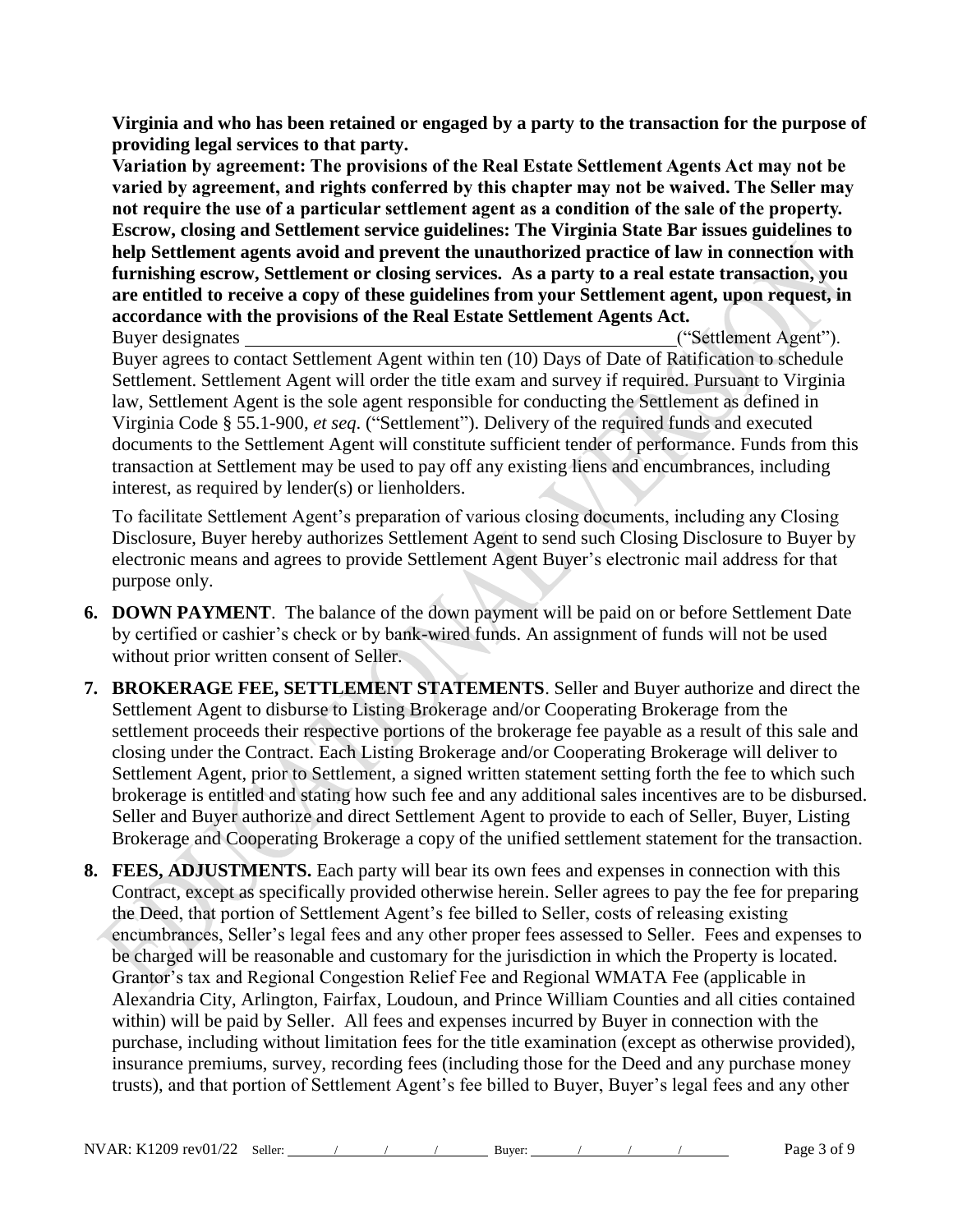proper charges assessed to Buyer will be paid by Buyer. All taxes, assessments, interest, rent escrow deposits, and other ownership fees, if any, will be adjusted as of Settlement Date.

# **9. LAND USE ASSESSMENT/ROLLBACK TAXES.**

Seller represents that the Property  $\Box$  is  $\overline{OR} \Box$  is not currently enrolled in the Land Use Assessment Program. If, by the actions of the Seller, Property is deemed unqualified for the Land Use Assessment Program, Seller will be liable for the rollback taxes.

If Buyer declines to continue Property in the program, or fails to renew or revalidate Property in the program after Settlement, within the time frame required by the local regulatory authority, Seller will not be liable for rollback taxes.

#### **10. STUDY PERIOD CONTINGENCY**. This Contract is contingent for days after Date of Ratification ("Study Period Deadline") for Buyer to determine whether Property is suitable for Buyer's intended use through feasibility, soil, utilities, percolation study(ies), or any other study(ies) or test(s) deemed necessary by Buyer ("Study Period"). Such study(ies) or test(s) will be pursued diligently and in good faith. If Buyer, in Buyer's sole judgment, determines that Buyer's intended use of Property is not permissible or practicable, Buyer will have the right to void this Contract, in which event Deposit will be returned to Buyer and the parties will have no further liability or obligations hereunder, except as set forth herein. In such event, Buyer  $\Box$  will OR  $\Box$  will not deliver to Seller all documents related to the test(s) and/or study(ies) conducted during the Study Period.

# **If Buyer does not void the Contract by the Study Period Deadline, this Contract will remain in full force and effect with no Study Period Contingency.**

All engineering, surveying, topographic maps, site plans, special use permits, soil testing data, and any other technical information affecting Property in the possession of Seller  $\Box$  will be made available to Buyer within days from Date of Ratification  $OR \Box$  will not be made available to Buyer.

- **11. ACCESS**. Buyer and Buyer's agents, inspectors, and engineers will have the right to access Property at all reasonable times prior to Settlement for purposes of engineering, surveying, title or other work, so long as such studies do not result in a permanent change in the character or topography of Property. Access by easement must be acceptable to lender. Buyer will not interfere with Seller's use of Property, and Buyer, at Buyer's expense, will promptly restore Property to its prior condition upon completion of Buyer's studies or work. Buyer will keep Property free and clear from all liens resulting from its work, studies, investigations or other activities performed pursuant to this Contract and will indemnify and hold Seller harmless against any loss or liability to person or property resulting from Buyer's presence or activities on Property. This obligation will survive Settlement and transfer of title and possession to Property.
- **12. HAZARDOUS MATERIALS**. Seller hereby expressly represents and warrants to Buyer that during the period of Seller's ownership of Property, Seller has not used and Seller had no actual knowledge of others using Property or any portion for landfill, dumping, or other disposal activities, or operation including storage of raw materials, products, or waste of hazardous nature, or for any other use which might give rise to the existence of hazardous materials as defined by but not limited to the Resource Conservation and Recovery Act, the Comprehensive Environmental Response, Compensation and Liability Act, or by any local ordinances on Property which could create liability for Buyer. Seller agrees to indemnify and hold Buyer harmless from and against any and all costs, expenses, and liabilities which may be incurred by Buyer (including, without limitation, court costs,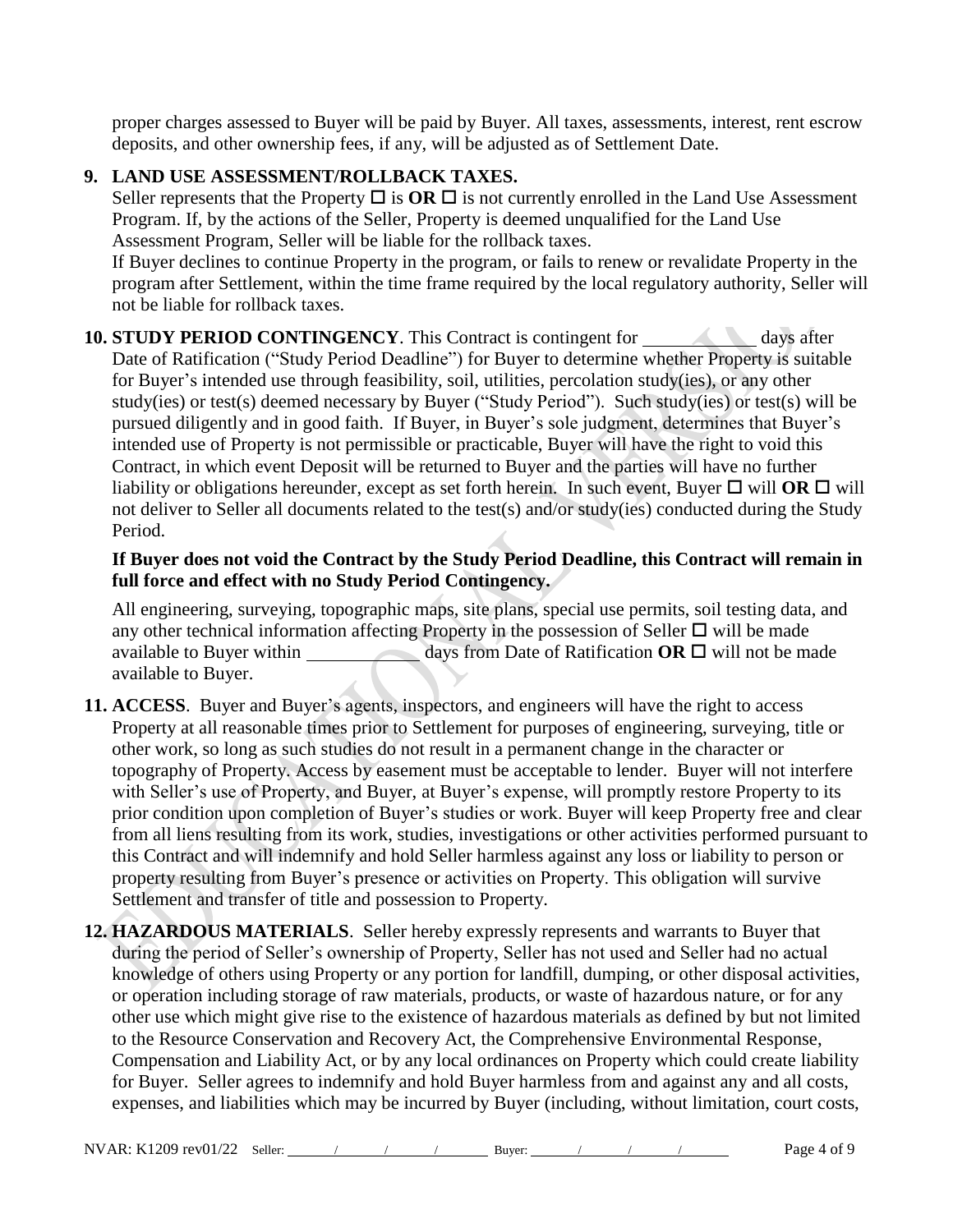reasonable attorney's fees, and claims by any governmental agencies) as a result of any breach of the representations and warranties in this paragraph. Seller and Buyer will not hold Broker liable for any breach of this paragraph.

- **13. RISK OF LOSS**. The risk of damage or loss to the Property by fire, act of God, or other casualty remains with Seller until the execution and delivery of the Deed to Buyer at Settlement. In the event of substantial loss or damage to Property before Settlement, Buyer will have the option of either (i) terminating this Contract and recovering Deposit, or (ii) affirming this Contract, in which event Seller will assign to Buyer all of Seller's rights under any policy or policies of insurance applicable to Property.
- **14. TITLE**. Buyer will promptly order a title report, as well as any required or desired survey. Fee simple title to Property, and everything that conveys with it, will be sold free of liens except for any loans assumed by Buyer. Seller will convey title that is good, marketable and insurable with no additional risk premium to Buyer or non-standard exceptions. In case action is required to perfect the title, such action must be taken promptly by Seller at Seller's expense. Title may be subject to easements, covenants, conditions and restrictions of record, if any, as of Date of Ratification.

Seller will convey Property by general warranty deed with English covenants of title ("Deed"). The manner of taking title may have significant legal and tax consequences. Buyer is advised to seek the appropriate professional advice concerning the manner of taking title. Seller will sign such affidavits, lien waivers, tax certifications, and other documents as may be required by the lender, title insurance company, Settlement Agent, or government authority, and authorizes Settlement Agent to obtain pay-off or assumption information from any existing lenders. Unless otherwise agreed to in writing, Seller will pay any special assessments and will comply with all orders or notices of violations of any county or local authority, condominium unit owners' association, homeowners' or property owners' association or actions in any court on account thereof, against or affecting Property on Settlement Date. Broker is hereby expressly released from all liability for damages by reason of any defect in the title.

**15. DELIVERY**. This paragraph specifies the general delivery requirements under this Contract. For delivery of property owner's association documents see the VIRGINIA PROPERTY OWNERS' ASSOCIATION ACT paragraph of this Contract.

Delivery ("Delivery", "delivery", or "delivered") methods may include hand-carried, sent by professional courier service, by United States mail, or by facsimile or email transmission. The parties agree that Delivery will be deemed to have occurred: on the day delivered by hand, on the day delivered by a professional courier service (including overnight delivery service), or by United States mail, return receipt requested, or on the day sent by facsimile or email transmission, either of which produces a tangible record of the transmission.

Deliveries will be sent to the following:

**A.** Addressed to Seller by  $\Box$  United States mail, hand delivery or courier service **OR**  $\Box$  fax **OR**  $\Box$ email (check all that apply):

To Seller:

**B.** Addressed to Buyer by  $\Box$  United States mail, hand delivery or courier service OR  $\Box$  fax OR  $\Box$ email (check all that apply): To Buyer: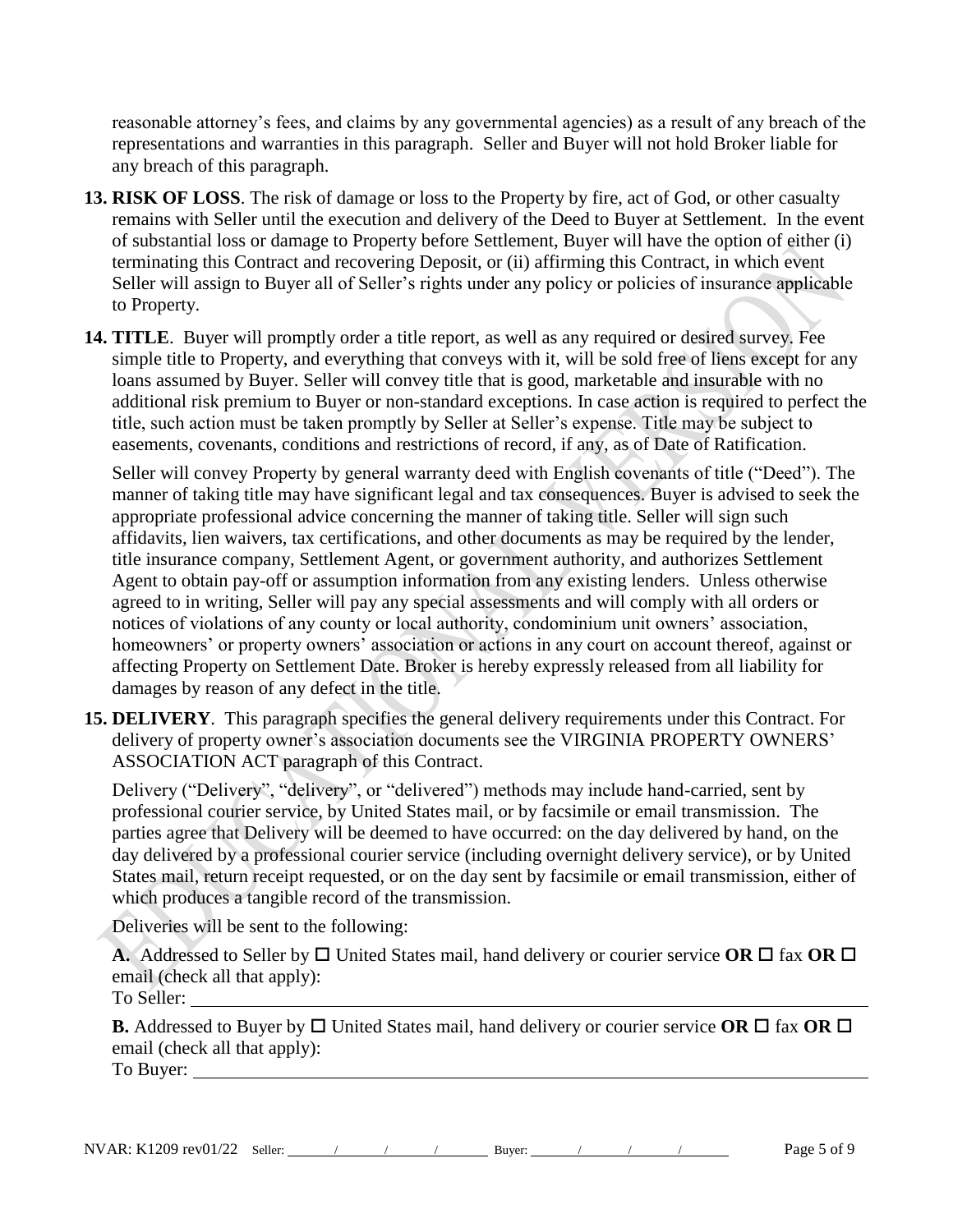No party to this Contract will refuse Delivery in order to delay or extend any deadline established in the Contract.

- **16. VIRGINIA RESIDENTIAL PROPERTY DISCLOSURE ACT.** The Virginia Residential Property Disclosure Act [\(§ 55.1-700 et seq. of the Code of Virginia\)](https://law.lis.virginia.gov/vacode/title55.1/chapter7/) requires Seller to deliver a disclosure statement prior to the acceptance of this Contract unless the transfer of Property is exempt. The law requires Seller, on a disclosure statement provided by the Real Estate Board, to state that Seller makes no representations or warranties concerning the physical condition of the Property and to sell the Property "as is," except as otherwise provided in this Contract.
- **17. VIRGINIA PROPERTY OWNERS' ASSOCIATION ACT.** Seller represents that the Property  $\Box$ is OR  $\Box$  is not located within a development that is subject to the Virginia Property Owners' Association Act ("POA Act" or "Act" solely in this Paragraph).
	- **A.** Section 55.1-1808(B) requires the following contract language:

Subject to the provisions of subsection A of §55.1-1814, an owner selling a lot will disclose in the contract that (i) the lot is located within a development that is subject to the Virginia Property Owners' Association Act (§55.1-1800 et seq.); (ii) the Property Owners' Association Act (§55.1- 1800 et seq.) requires the seller to obtain from the property owners' association an association disclosure packet and provide it to the purchaser; (iii) the purchaser may cancel the contract within three days, or up to seven days if extended by the ratified real estate contract, after receiving the association disclosure packet or being notified that the association disclosure packet will not be available; (iv) if the purchaser has received the association disclosure packet, the purchaser has a right to request an update of such disclosure packet in accordance with subsection H of §55.1-1810 or subsection D of §55.1-1811, as appropriate; and (v) the right to receive the association disclosure packet and the right to cancel the contract are waived conclusively if not exercised before settlement.

Pursuant to §55.1-1808 and for purposes of this Paragraph, "ratified real estate contract" includes any addenda to this Contract.

|               | <b>B.</b> For delivery of the Packet or the Notice of non-availability of the Packet, Buyer prefers delivery |               |
|---------------|--------------------------------------------------------------------------------------------------------------|---------------|
| at            |                                                                                                              | if electronic |
| <sub>or</sub> |                                                                                                              | if hard copy. |

- **18. IRS/FIRPTA – WITHHOLDING TAXES FOR FOREIGN SELLER.** Seller is **OR**  is not a "Foreign Person," as defined by the Foreign Investment in Real Property Tax Act (FIRPTA). If Seller is a Foreign Person, Buyer may be required to withhold and pay to the Internal Revenue Service (IRS) up to fifteen percent (15%) of the Sales Price on behalf of the Seller and file an IRS form which includes both Seller and Buyer tax identification numbers. The parties agree to cooperate with each other and Settlement Agent to effectuate the legal requirements. If Seller's proceeds are not sufficient to cover the withholding obligations under FIRPTA, Seller may be required to pay at Settlement such additional certified funds necessary for the purpose of making such withholding payment.
- **19. NOTICE OF POSSIBLE FILING OF MECHANICS' LIEN**. Virginia law (Section 43-1 et seq.) permits persons who have performed labor or furnished materials for the construction, removal, repair or improvement of any building or structure to file a lien against the property. This lien may be filed at any time after the work is commenced or the material is furnished, but not later than the earlier of (a) 90 Days from the last day of the month in which the lienor last performed work or

NVAR: K1209 rev01/22 Seller:  $/$  / Buyer:  $/$  /  $/$  Page 6 of 9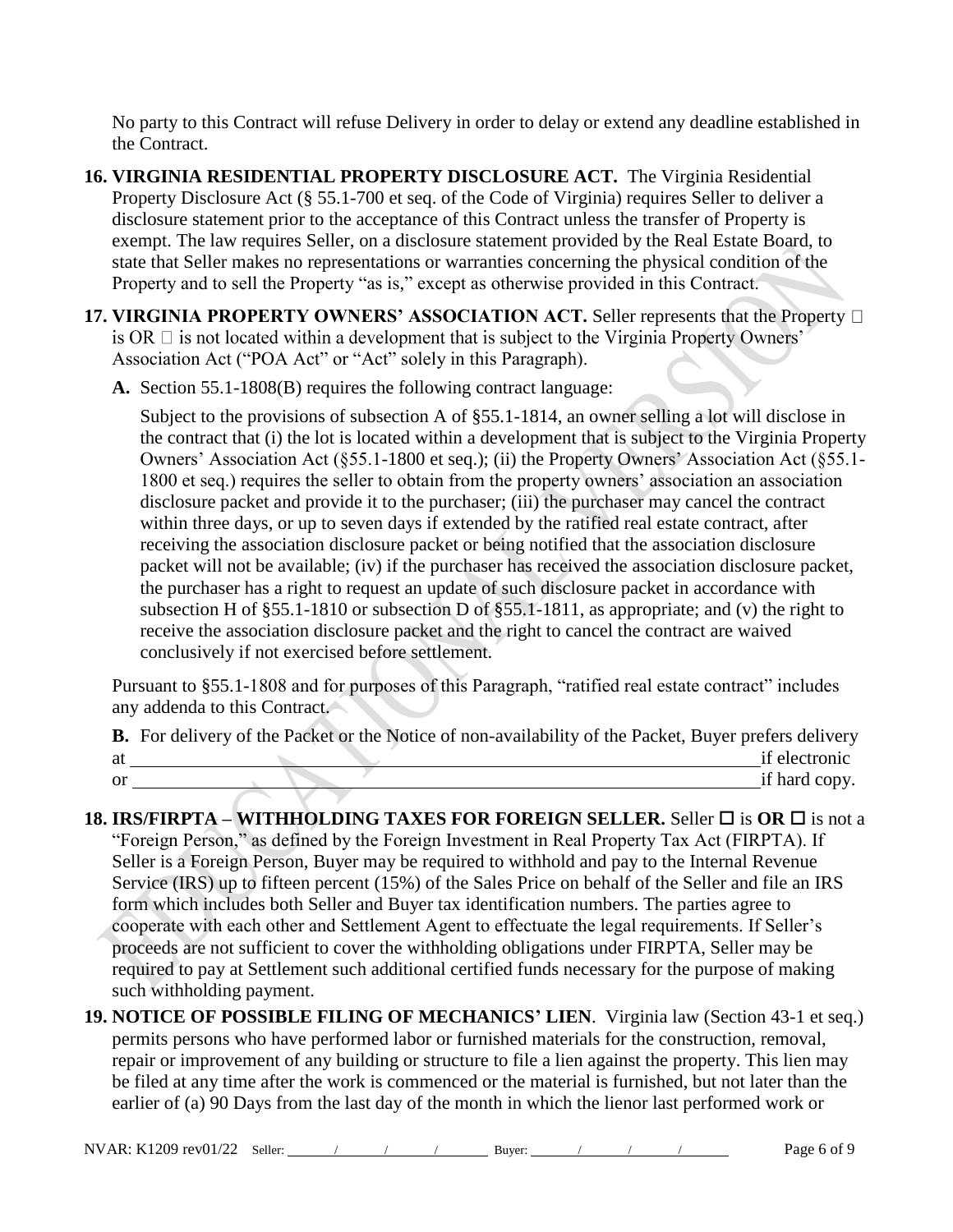furnished materials or (b) 90 Days from the time the construction, removal, repair or improvement is terminated. AN EFFECTIVE LIEN FOR WORK PERFORMED PRIOR TO THE DATE OF SETTLEMENT MAY BE FILED AFTER SETTLEMENT. LEGAL COUNSEL SHOULD BE CONSULTED.

- **20. MEGAN'S LAW DISCLOSURE**. Buyer should exercise whatever due diligence Buyer deems necessary with respect to information on sexual offenders registered under Chapter 9 of Title 9.1 of the Code of Virginia. Such information may be obtained by contacting your local police department or the Department of State Police, Central Records Exchange at (804) 674-2000 or http://sexoffender.vsp.virginia.gov/sor/.
- **21. DEFAULT**. If Buyer fails to complete Settlement for any reason other than Default by Seller, Buyer will be in Default and, at the option of Seller, Deposit may be forfeited to Seller as liquidated damages and not as a penalty. In such event, Buyer will be relieved from further liability to Seller. If Seller does not elect to accept Deposit as liquidated damages, Deposit may not be the limit of Buyer's liability in the event of a Default. Buyer and Seller knowingly, freely and voluntarily waive any defense as to the validity of liquidated damages under this Contract, including Seller's option to elect liquidated damages or pursue actual damages, or that such liquidated damages are void as penalties or are not reasonably related to actual damages.

If Seller fails to perform or comply with any of the terms and conditions of this Contract or fails to complete Settlement for any reason other than Default by Buyer, Seller will be in Default and Buyer will have the right to pursue all legal or equitable remedies, including specific performance and/or damages. If either Buyer or Seller is in Default, then in addition to all other damages, the defaulting party will immediately pay the costs incurred for title examination, Appraisal, survey and Broker's Fee in full.

If either Seller or Buyer refuses to execute a release of Deposit ("Release") when requested to do so in writing and a court finds that such party should have executed the Release, the party who so refused to execute the Release will pay the expenses, including, without limitation, reasonable attorney's fees, incurred by the other party in the litigation.

**21. ASSIGNABILITY**. This Contract may be assigned. In the event it is assigned, the original parties to the Contract remain obligated hereunder until Settlement.

# **22. DEFINITIONS**.

- **A.** "Date of Ratification" means the date of Delivery of the final acceptance in writing by Buyer and Seller, of all the terms of this Contract (not the date of expiration or removal of any contingencies).
- **B.** "Appraisal" means a written appraised valuation of Property, conducted by a Virginia-licensed appraiser ("Appraiser".
- **C.** "Day(s)" or "day(s)" means calendar day(s) unless otherwise specified in this Contract.
- **D.** All reference to time of day will refer to the time of day in the Eastern Time Zone of the United States.
- **E.** For the purpose of computing time periods, the first Day will be the Day following Delivery and the time period will end at 9:00 p.m. on the Day specified. If the Settlement Date falls on a Saturday, Sunday, or legal holiday, then the Settlement will be on the prior business day.
- **F.** The masculine includes the feminine and the singular includes the plural.
- **G.** "Legal Expenses" means attorney fees, court costs, and litigation expenses, if any, including, but not limited to, expert witness fees and court reporter fees.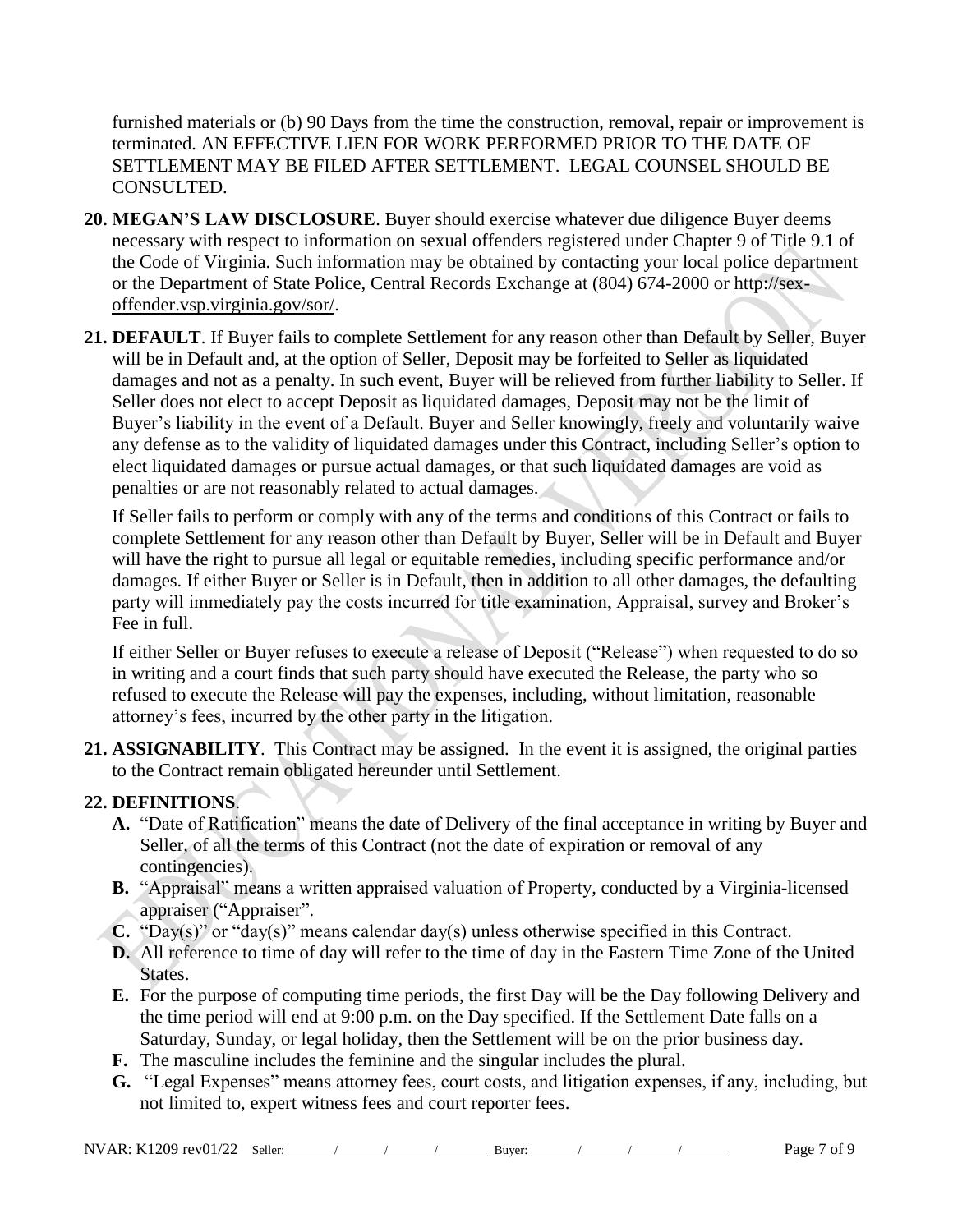- **H.** Notice ("Notice", "notice", or "notify") means a unilateral communication from one party to another. All Notices required under this Contract will be in writing and will be effective as of Delivery. For the purposes of computing time periods, the first Day will be the Day following Delivery and the time period will end at 9:00 p.m. on the Day specified. Written acknowledgment of receipt of Notice is a courtesy but is not a requirement.
- **I.** "Buyer" and "Purchaser" may be used interchangeably in this Contract and any accompanying addenda or notices.
- **J.** "Seller Subsidy" is a payment from Seller towards Buyer's charges (including but not limited to loan origination fees, discount points, buy down or subsidy fees, prepaids or other charges) as allowed by lender(s), if any. It is Buyer's responsibility to confirm with any lender(s) that the entire credit provided herein may be utilized. If lender(s) prohibits Seller from the payment of any portion of this credit, then said credit will be reduced to the amount allowed by lender(s).
- **23. VOID CONTRACT.** If this Contract becomes void and of no further force and effect, without Default by either party, both parties will immediately execute a release directing that the Deposit, if any, be refunded in full to Buyer according to the terms of the DEPOSIT paragraph.

# **24. TIME IS OF THE ESSENCE AS TO ALL TERMS OF THIS AGREEMENT.**

- **25. REAL ESTATE LICENSED PARTIES.** Broker may from time to time engage in general insurance, title insurance, mortgage loan, real estate settlement, home warranty and other real estaterelated businesses and services, from which they may receive compensation during the course of this transaction, in addition to real estate brokerage fees. The parties acknowledge that Broker is retained for their real estate brokerage expertise, and neither has been retained as an attorney, tax advisor, appraiser, title advisor, home inspector, engineer, surveyor, or other professional service provider. The parties acknowledge that  $\Box$  is an  $\Box$  active or  $\Box$  inactive licensed real estate agent in  $\Box$  VA and  $\Box$  Other \_\_\_\_\_\_\_ and is either the  $\Box$  Buyer  $\Box$  Seller or  $\Box$  is related to one of the parties in this transaction.
- **26. ENTIRE AGREEMENT.** This Contract will be binding upon the Parties and each of their respective heirs, executors, administrators, successors, and permitted assigns. The provisions not satisfied at Settlement will survive the delivery of the deed and will not be merged therein. This Contract, unless amended in writing, contains the final and entire agreement of the Parties and the Parties will not be bound by any terms, conditions, oral statements, warranties or representations not herein contained. The interpretation of this Contract will be governed by the laws of the Commonwealth of Virginia. This Contract may be signed in one or more counterparts, each of which is deemed to be an original, and all of which together constitute one and the same instrument. Documents obtained via facsimile machines will also be considered as originals. Typewritten or handwritten provisions included in this Contract will control all pre-printed provisions in conflict.
- **27. ADDITIONS** The following forms, if ratified and attached, are made a part of this Contract. (This list is not all inclusive of addenda that may need to be attached).

| $\Box$ Yes | $\Box$ No | Contingencies/Clauses Addendum        |
|------------|-----------|---------------------------------------|
| $\Box$ Yes | $\Box$ No | <b>Financing Contingency Addendum</b> |
| $\Box$ Yes | $\Box$ No | Appraisal Contingency All Cash        |
| $\Box$ Yes | $\Box$ No | Other (specify):                      |
|            |           |                                       |